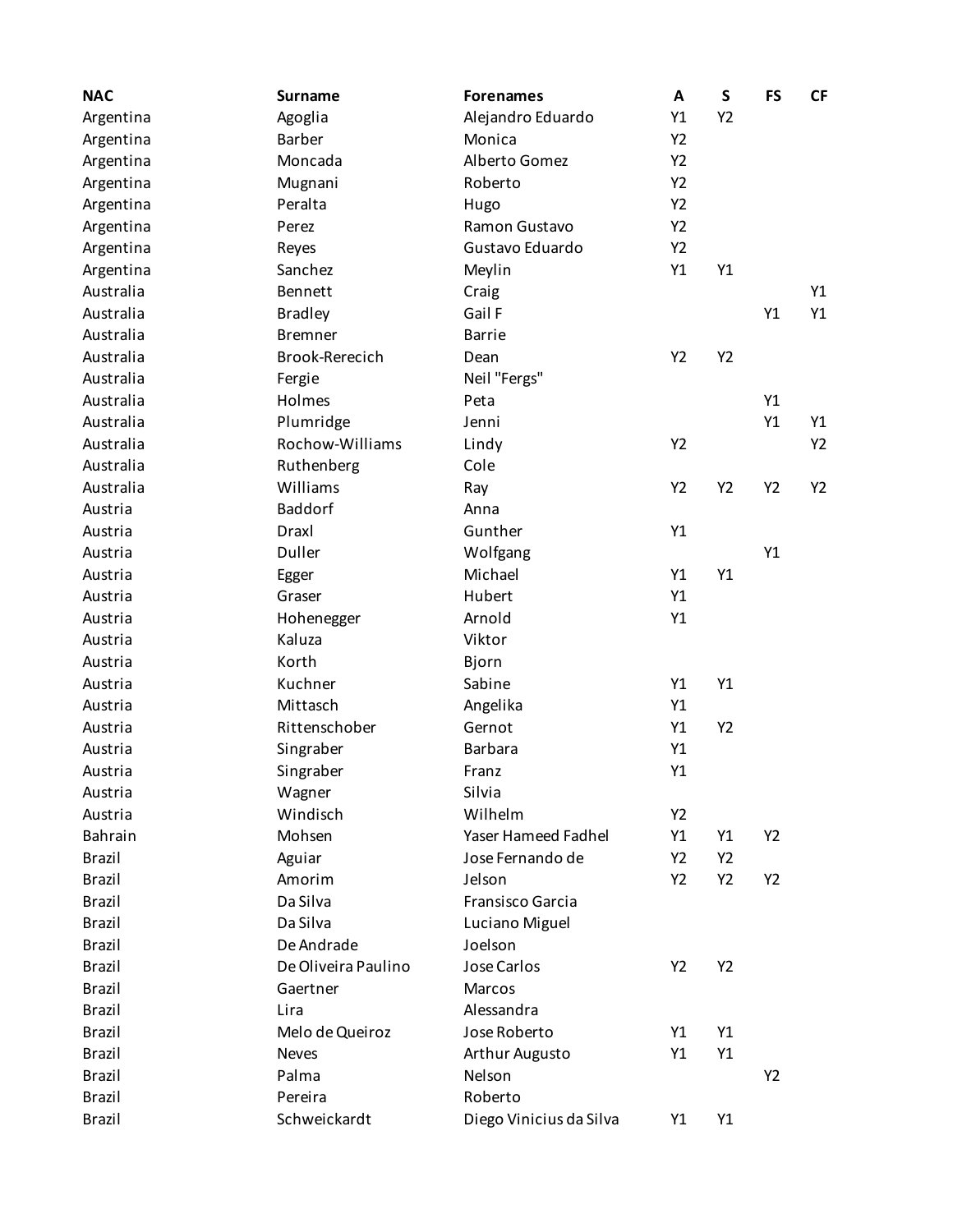| <b>Brazil</b>  | Vilaverde         | Alexandre W.          | Y1 |    |                |                |
|----------------|-------------------|-----------------------|----|----|----------------|----------------|
| <b>Brazil</b>  | Zanella           | Paulo                 |    |    | Y2             |                |
| Canada         | Asquith           | Vera                  | Y2 | Y2 | Y1             | Y2             |
| Canada         | Davies            | <b>Barbara</b>        | Y2 | Y2 | Y <sub>2</sub> | Y2             |
| Canada         | Gallo             | Rina                  | Y2 | Y2 | Y1             | Y1             |
| Canada         | McGrath           | Neil                  | Y2 | Y2 | Y2             | Y2             |
| Canada         | Mihajlovic        | Gorana                | Y1 | Y1 |                |                |
| Canada         | West-Gemmell      | Doreen                | Y2 | Y2 | Y2             | Y2             |
| Chile          | <b>Rios Munoz</b> | Ivan                  | Y1 |    |                |                |
| Chile          | Ulloa Valle       | <b>Hector Enrique</b> | Y2 |    |                |                |
| Croatia        | Dzidara           | Nada                  | Y2 | Y2 |                |                |
| Croatia        | Pavin             | Bjanka                | Y2 | Y2 |                |                |
| Croatia        | Radecki           | Kristina              | Y1 | Y1 |                |                |
| Czech Republic | Blaschke          | Jaromir               |    |    |                |                |
| Czech Republic | Fikar             | Vojtech               |    |    |                |                |
| Czech Republic | Garcia de Abreu   | Jose Miguel           |    |    |                |                |
| Czech Republic | Lidicka           | Tereza                |    |    | Y2             |                |
| Czech Republic | Meduna            | Radek                 |    |    |                |                |
| Denmark        | Frederiksen       | Leif Rasmus           | Y1 |    |                |                |
| Denmark        | Hatting           | Susan                 | Y1 |    |                |                |
| Denmark        | Maersk            | Ulla                  |    |    | Y1             |                |
| Denmark        | Zacho             | Christina             |    |    |                |                |
| Finland        | Aittomaki         | Reijo                 | Y2 | Y2 |                |                |
| Finland        | Kausalainen       | Antti                 | Y2 | Y2 |                |                |
| Finland        | Latvala           | Harry                 |    |    | Y2             |                |
| Finland        | Leskela           | Juha                  |    |    |                | Y <sub>2</sub> |
| Finland        | Makela            | Linda                 |    |    | Y1             |                |
| Finland        | O Donoghue        | Joel                  |    |    |                |                |
| Finland        | Olkkonen          | Jukka                 |    |    | Y2             |                |
| Finland        | Salmela           | Pekka                 |    |    | Y1             |                |
| Finland        | Sobczynska        | Agnieszka             |    |    | Y1             | Y1             |
| Finland        | Teivainen         | Tiina                 |    |    |                |                |
| Finland        | Vaisanen          | Antti                 |    |    |                |                |
| France         | Chatelain         | Jean-Philippe         |    |    |                |                |
| France         | Courtin           | Thierry               |    |    | Y1             |                |
| France         | Dumarcet          | Pascale               |    |    | Y1             |                |
| France         | Greiner           | Ervin                 |    |    |                | Y2             |
| France         | Ha                | Thi Bich Van          |    |    |                |                |
| France         | Jara              | Michel                | Y1 | Y1 |                |                |
| France         | Letourneur        | Christine             |    |    |                |                |
| France         | Letourneur        | Yves                  | Y2 | Y2 | Y2             |                |
| France         | Moyeuvre          | Patrice               |    |    |                | Y1             |
| France         | Petracco          | David                 |    |    |                |                |
| France         | Pettikoffer       | Nathalie              |    |    |                | Y2             |
| France         | Rayner            | Gillian               |    |    | Y2             | Y1             |
| Germany        | Berendt           | Gunter                | Y1 | Y1 |                |                |
| Germany        | Cole              | Karla                 |    |    | Y1             |                |
| Germany        | Enderlin          | Holger                |    |    |                |                |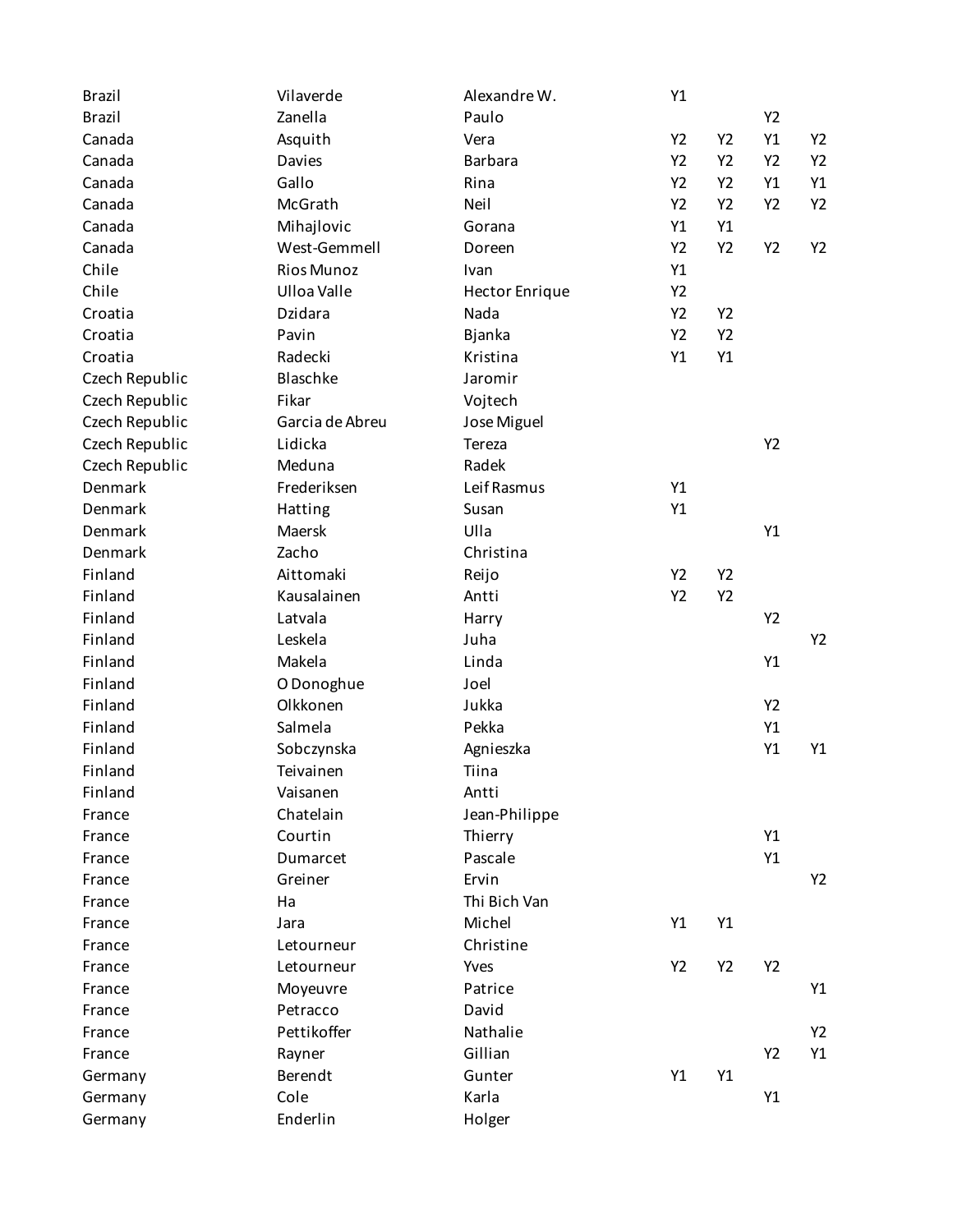| Germany               | Engel           | Nina              |                |    |                |    |
|-----------------------|-----------------|-------------------|----------------|----|----------------|----|
| Germany               | Frielingsdorf   | Marc              |                |    | Y1             |    |
| Germany               | Grealy          | Joeseph           |                |    |                |    |
| Germany               | Hoenle          | <b>EXI Rainer</b> | Y1             |    |                | Y2 |
| Germany               | Hoffmann        | Tamara            |                |    |                |    |
| Germany               | Ilyina          | Anna              |                |    |                |    |
| Germany               | Klement         | Gundel            |                |    | Y2             |    |
| Germany               | Lanfranco       | Sandra            |                |    |                |    |
| Germany               | Nordin          | Anna-Karen        |                |    |                |    |
| Germany               | Radow           | Juliane           |                |    | Y1             |    |
| Germany               | Vent            | Oliver            | Y1             | Y1 |                |    |
| Germany               | Wagner          | Gerhard           | Y1             |    |                |    |
| Germany               | Wedel           | Julia             |                |    |                |    |
| Germany               | Wielgoss        | Robert            |                |    |                |    |
| Germany               | Zander          | Matthias          |                |    |                |    |
| Hungary               | Kollar          | Gabor             | Y1             | Y1 |                |    |
| Hungary               | Varnagy         | Gyula             | Y1             | Y1 |                |    |
| India                 | Rath            | T.K.              | Y1             |    |                |    |
| Israel                | Kuper           | Ori               |                |    |                |    |
| Israel                | Miasnikov       | Ron               |                |    |                |    |
| Israel                | Morali          | Daphny            |                |    |                |    |
| Israel                | Rosen           | Enbar             |                |    |                |    |
| Italy                 | De Paoli        | <b>Bruna</b>      | Y1             | Y1 |                |    |
| Italy                 | Di Tecco        | Silvio            | Y2             | Y2 |                |    |
| Italy                 | Fabretti        | Mario             | Y2             | Y2 |                | Y1 |
| Italy                 | Fiorentini      | Luca              | Y2             | Y2 |                |    |
| Japan                 | Handa           | Yuko              | Y2             |    | Y2             | Y2 |
| Kazakhstan            | Korostina       | Anna              | Y1             | Y2 |                |    |
| Korea                 | Choi            | David Chang II    | Y2             | Y2 | Y2             |    |
| Lithuania             | Janusauskiene   | Jurate            | Y1             |    | Y1             |    |
| Moldova (Republic of) | Capanji         | Vasili            | Y2             |    |                |    |
| Netherlands           | Aperen van      | Igor              | Y2             |    |                |    |
| Netherlands           | Carper          | Rogier            |                |    | Y1             |    |
| Netherlands           | Ham             | <b>Bert</b>       |                |    | Y2             |    |
| Netherlands           | Ham-Vermeer     | Margriet          |                |    |                |    |
| Netherlands           | Mahadew         | Carmen            |                |    |                |    |
| Netherlands           | Pennock         | Mike              |                |    | Y1             |    |
| Netherlands           | ten Hoorn       | Liesbeth          |                |    | Y <sub>2</sub> |    |
| Netherlands           | Vorst           | Tamara            |                |    | Y1             |    |
| Norway                | Lund            | Anna Maria        | Y <sub>2</sub> |    | Y1             |    |
| Norway                | Moxnes          | Kristian          |                |    |                |    |
| Portugal              | Almeida         | Manuel            |                |    |                |    |
| Qatar                 | Al-Hajri        | Mohd Abdulla      | Y1             |    |                |    |
| Russia                | Ananina         | Aliya             | Y1             |    | Y1             |    |
| Russia                | <b>Baburina</b> | Nataliya          | Y2             | Y2 |                |    |
| Russia                | Chizhov         | Aleksei           |                |    |                |    |
| Russia                | Gmyzina         | Tamara            | Y2             | Y2 |                |    |
| Russia                | Jarikov         | Vyacheslav        | Y2             | Y2 |                |    |
|                       |                 |                   |                |    |                |    |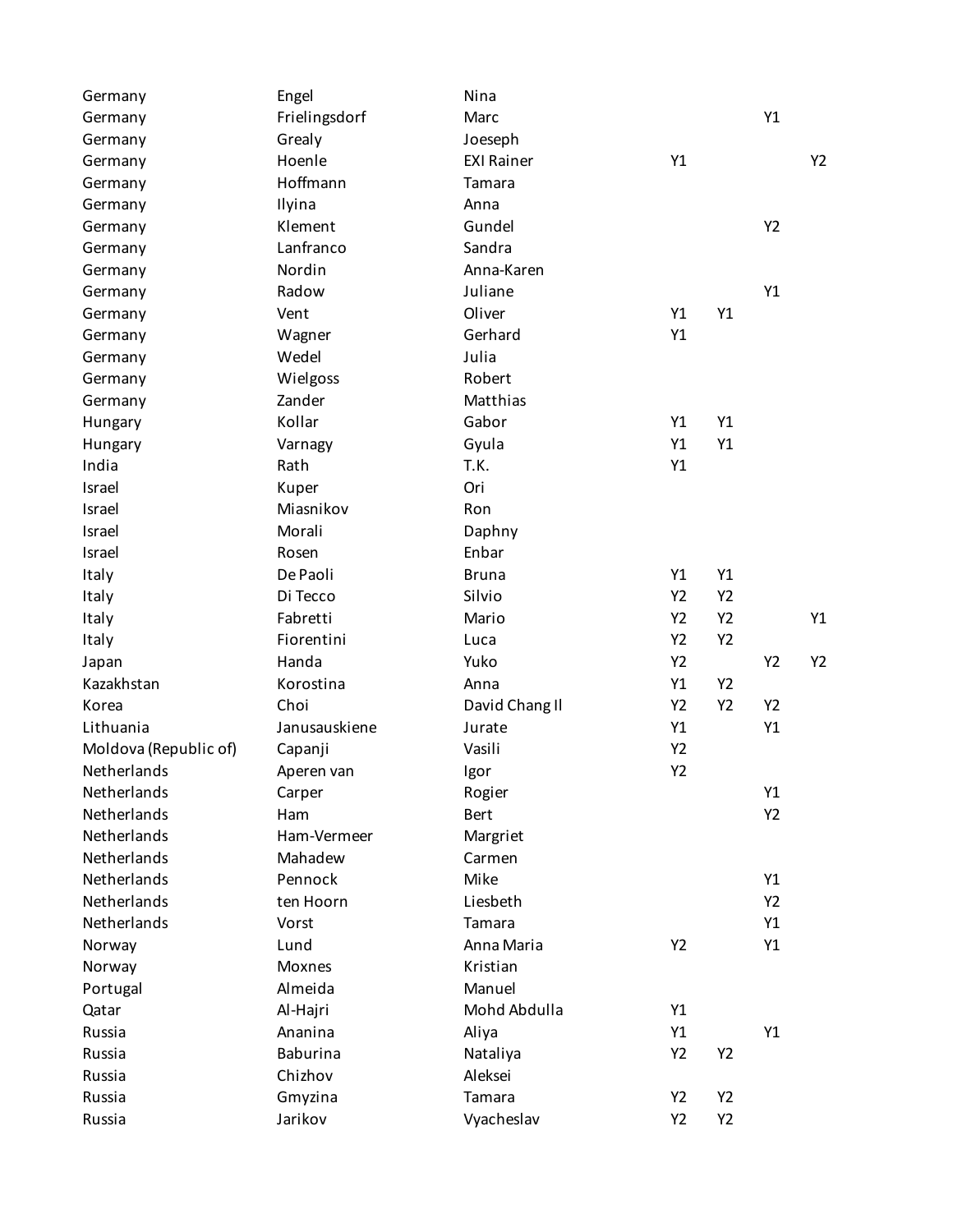| Russia         | Kiselev             | Sergei        | Y2 | Y2 |                |    |
|----------------|---------------------|---------------|----|----|----------------|----|
| Russia         | Kolesnik            | Vladimir      | Y2 | Y2 |                |    |
| Russia         | Kosterin            | Oleg          | Y2 | Y2 |                |    |
| Russia         | Kucher              | Valery        | Y2 | Y2 |                |    |
| Russia         | Kurizina            | Zinaida       | Y2 | Y2 |                |    |
| Russia         | Shvatchka           | Alexandra     | Y2 | Y2 |                |    |
| Russia         | Sotnikova           | Julia         |    |    | Y2             | Y1 |
| Russia         | Tarazova            | Valentina     | Y2 | Y2 |                |    |
| Russia         | Tsareva             | Vera          | Y2 |    |                |    |
| Russia         | Yastremskaya        | Natalia       |    |    |                |    |
| Russia         | Zeldina             | Lyudmila      | Y2 | Y2 |                |    |
| Serbia         | Stojiljkovic        | Nenad         | Y2 | Y1 |                |    |
| Slovenia       | <b>Buncic</b>       | Drago         | Y2 |    |                |    |
| Slovenia       | Cus                 | Zlatko        | Y2 |    |                |    |
| Slovenia       | Kupljenik           | Viktor        | Y2 |    |                |    |
| Slovenia       | Salkic              | Senad         | Y2 | Y2 |                |    |
| Slovenia       | Svetina             | Darko         | Y1 |    |                |    |
| Slovenia       | Uros                | Ban           | Y2 | Y2 |                |    |
| South Africa   | Bleeker             | Zurika        |    |    |                |    |
| South Africa   | Delport             | Juan-Pierre   |    |    |                |    |
| South Africa   | Du Toit             | Andrew        |    |    |                |    |
| South Africa   | King                | Claire        |    |    | Y1             |    |
| South Africa   | Panaino             | Michael       |    |    |                |    |
| South Africa   | <b>Teague</b>       | Mike          |    |    |                |    |
| South Africa   | Venter              | Dirk          |    |    | Y1             |    |
| Spain          | Hernandez Capdevila | Antonio       |    |    |                |    |
| Spain          | Llorens Egea        | Roser         |    |    |                |    |
| Spain          | Vico Lopez          | Francisco     | Y1 |    |                |    |
| Sweden         | Bannister           |               |    |    |                |    |
| Sweden         | Bendt               | Lova<br>Helle | Y1 | Y1 |                |    |
| Sweden         |                     | Anders        |    |    |                |    |
|                | Berggren            |               |    |    |                |    |
| Sweden         | Berggren            | Pia           |    |    | Y1             |    |
| Sweden         | Kristersson         | Percy         | Y2 |    |                | Y1 |
| Sweden         | Prajz               | Zeljko        | Y1 | Y1 |                |    |
| Sweden         | Soderqvist          | Gunnar        | Y2 | Y1 |                |    |
| Sweden         | Tanaskovic          | Zeljko        | Y1 |    | Y1             |    |
| Sweden         | Tingnert            | Ulf           | Y1 | Y2 |                |    |
| Switzerland    | Beguelin            | Silvia        | Y1 |    | Y2             |    |
| Switzerland    | Bohrer              | Carole        | Y2 |    |                |    |
| Switzerland    | Chatton             | Gregory       |    |    | Y1             |    |
| Switzerland    | Grollimund          | Martin        | Y1 |    |                |    |
| Switzerland    | Labhart             | Christian     |    |    |                |    |
| Switzerland    | Merz-Hunziker       | Doris         | Y2 |    | Y <sub>2</sub> |    |
| Ukraine        | Pavlovska           | Nadiia        | Y2 | Y2 | Y2             |    |
| Ukraine        | Tiorlo              | Igor          | Y2 | Y2 | Y <sub>2</sub> |    |
| Ukraine        | Zlotnyk             | Volodymyr     | Y2 | Y2 | Y2             |    |
| United Kingdom | Ahmed               | Ratul (Rai)   |    |    |                |    |
| United Kingdom | Cooper              | Ruth          |    |    | Y1             |    |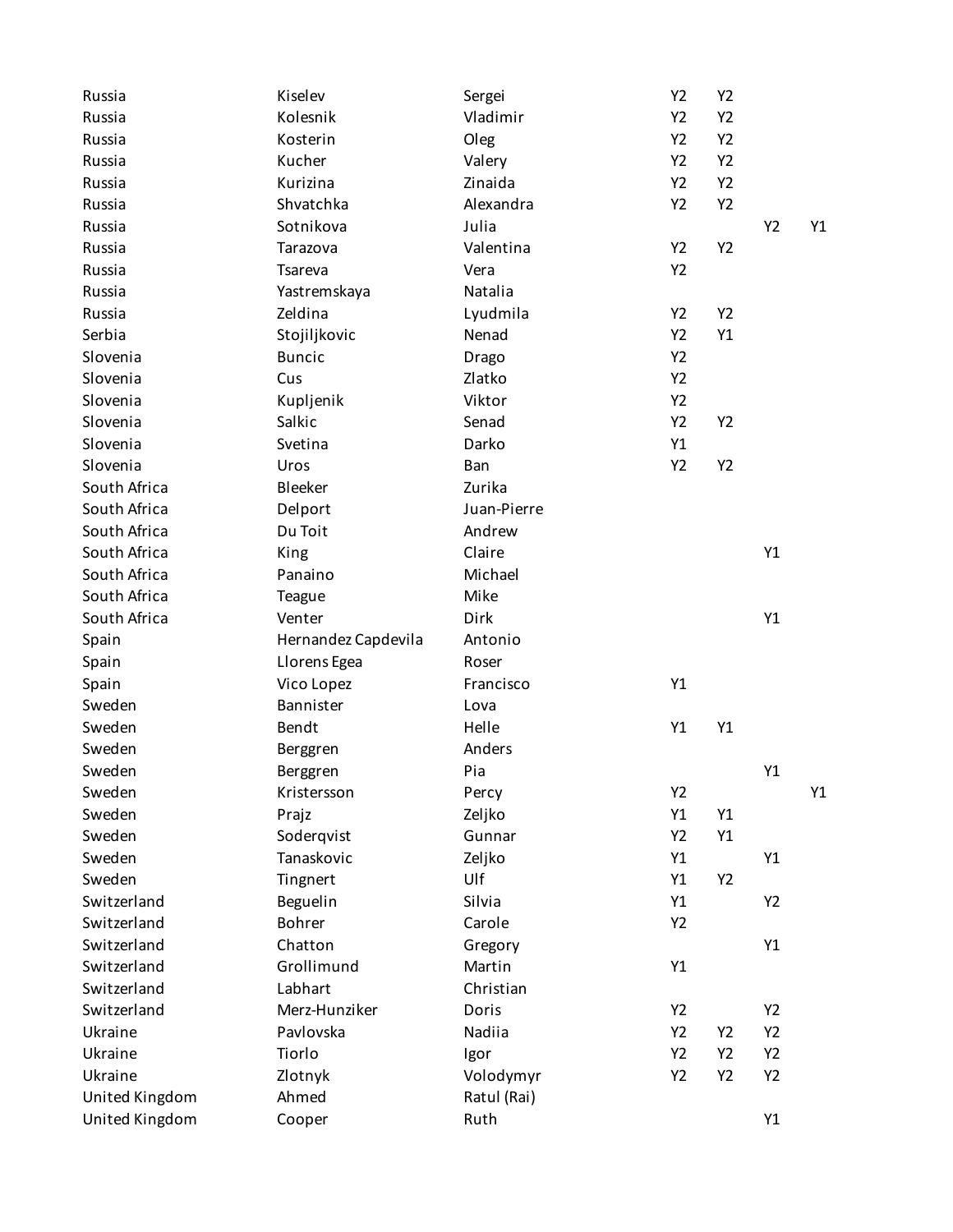| United Kingdom | Crisp          | Gary           |    |    |    |    |
|----------------|----------------|----------------|----|----|----|----|
| United Kingdom | Higman         | Natasha (Tash) |    |    | Y1 | Y1 |
| United Kingdom | King           | Bob            | Y1 | Y2 |    |    |
| United Kingdom | Mattacola      | Adam           |    |    |    |    |
| United Kingdom | Warner         | Liz            |    |    | Y1 |    |
| United Kingdom | Westgarth      | Lucy           |    |    | Y1 |    |
| <b>USA</b>     | Amian          | Gorka          |    |    | Y1 |    |
| <b>USA</b>     | Angulo         | Daniel         |    |    |    |    |
| <b>USA</b>     | Bawden         | Alison         |    |    |    |    |
| <b>USA</b>     | Bomba          | Korissa        |    |    | Y1 |    |
| <b>USA</b>     | Brazelton      | Deanne         |    |    | Y1 |    |
| <b>USA</b>     | Callantine     | Scott          |    |    |    |    |
| <b>USA</b>     | Celaya         | Judy           |    |    | Y1 | Y2 |
| <b>USA</b>     | Celaya         | Robert         |    |    | Y2 |    |
| <b>USA</b>     | Connell        | Randy          |    |    | Y1 | Y2 |
| <b>USA</b>     | Cooper         | Michael        |    |    |    |    |
| <b>USA</b>     | Gasson         | Anouschka      |    |    | Y1 |    |
| <b>USA</b>     | Heinsheimer    | Eric           |    |    | Y1 |    |
| <b>USA</b>     | Hubbard        | Steve          |    |    |    |    |
| <b>USA</b>     | Koyn           | Tamara         |    |    | Y2 |    |
| <b>USA</b>     | Kramer         | Stephan        |    |    |    |    |
| <b>USA</b>     | Laughlin       | Marylou        |    |    |    |    |
| <b>USA</b>     | Murnock        | Tanya          |    |    | Y2 |    |
| <b>USA</b>     | Pillasch       | Jami           |    |    |    |    |
| <b>USA</b>     | Raymond        | Alixandra      |    |    |    |    |
| <b>USA</b>     | Rees           | Jim            |    |    | Y1 |    |
| <b>USA</b>     | Schlichtemeier | Lee            |    |    |    |    |
| <b>USA</b>     | Schroedel      | Zach           |    |    |    |    |
| <b>USA</b>     | Sutton         | Andrew         |    |    |    |    |
| <b>USA</b>     | Taylor         | Gary           |    |    | Y1 |    |
| <b>USA</b>     | Traub          | Mary           |    |    | Y1 |    |
| <b>USA</b>     | Wagner         | Tim            |    |    | Y2 |    |
| <b>USA</b>     | Washak         | Paul           |    |    |    |    |
| <b>USA</b>     | Witcher        | <b>Bryce</b>   |    |    |    |    |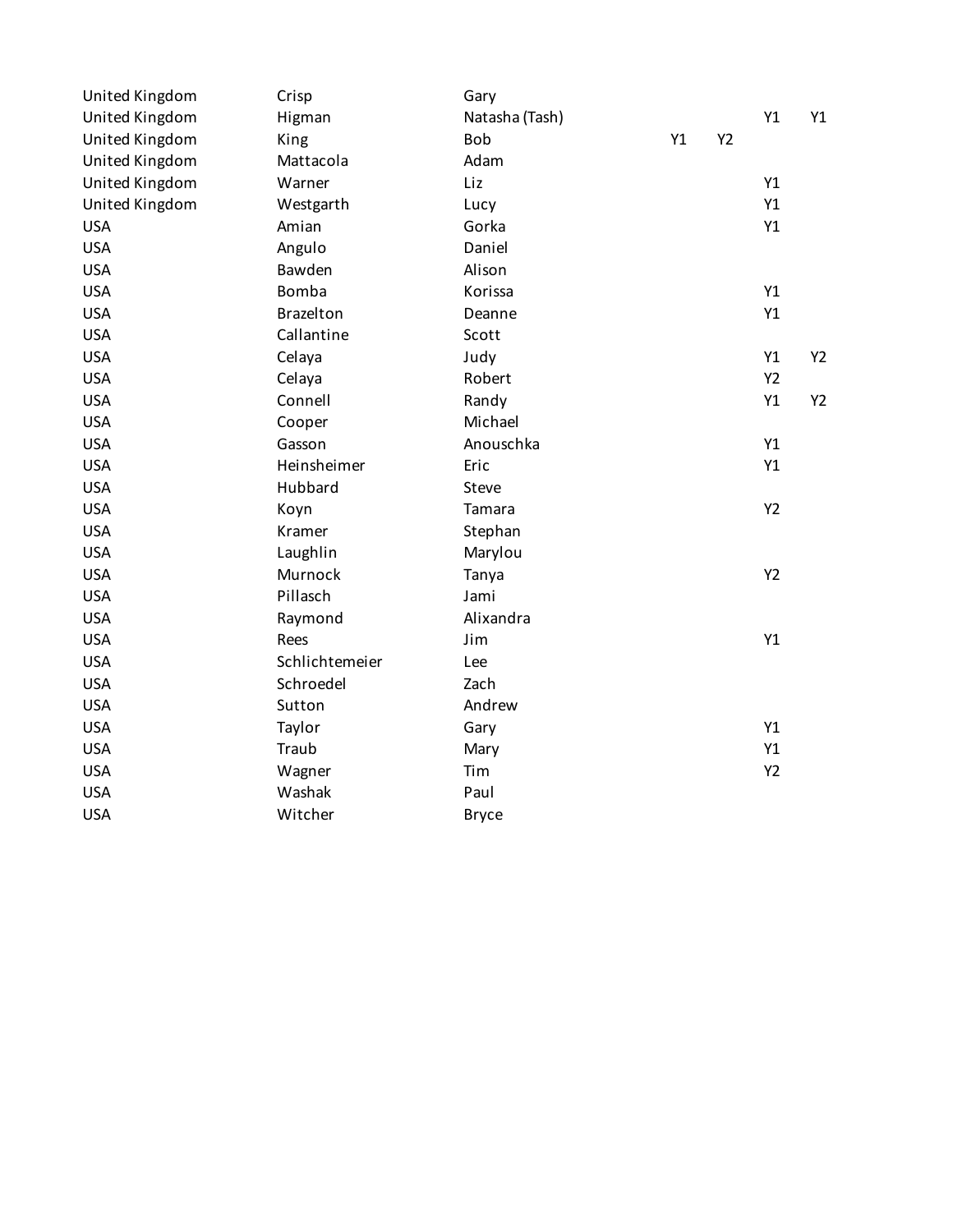## **AE CP SP WS DY**

| Y1                   | Y1<br>Y1<br>Y2                                                  | Y1       | Y1 |    |  |
|----------------------|-----------------------------------------------------------------|----------|----|----|--|
| Y <sub>2</sub><br>Y1 | <b>Y2</b><br>Y2<br><b>Y2</b>                                    |          |    | Y1 |  |
|                      | Y1<br>Y1                                                        | Y1<br>Y1 |    |    |  |
| Y1                   | Y1<br>Y1                                                        |          |    |    |  |
|                      | <b>Y2</b><br>Y <sub>2</sub><br>Y <sub>2</sub><br>Y <sub>2</sub> |          |    |    |  |
|                      | Y <sub>2</sub><br>Y <sub>2</sub>                                |          |    |    |  |

Y2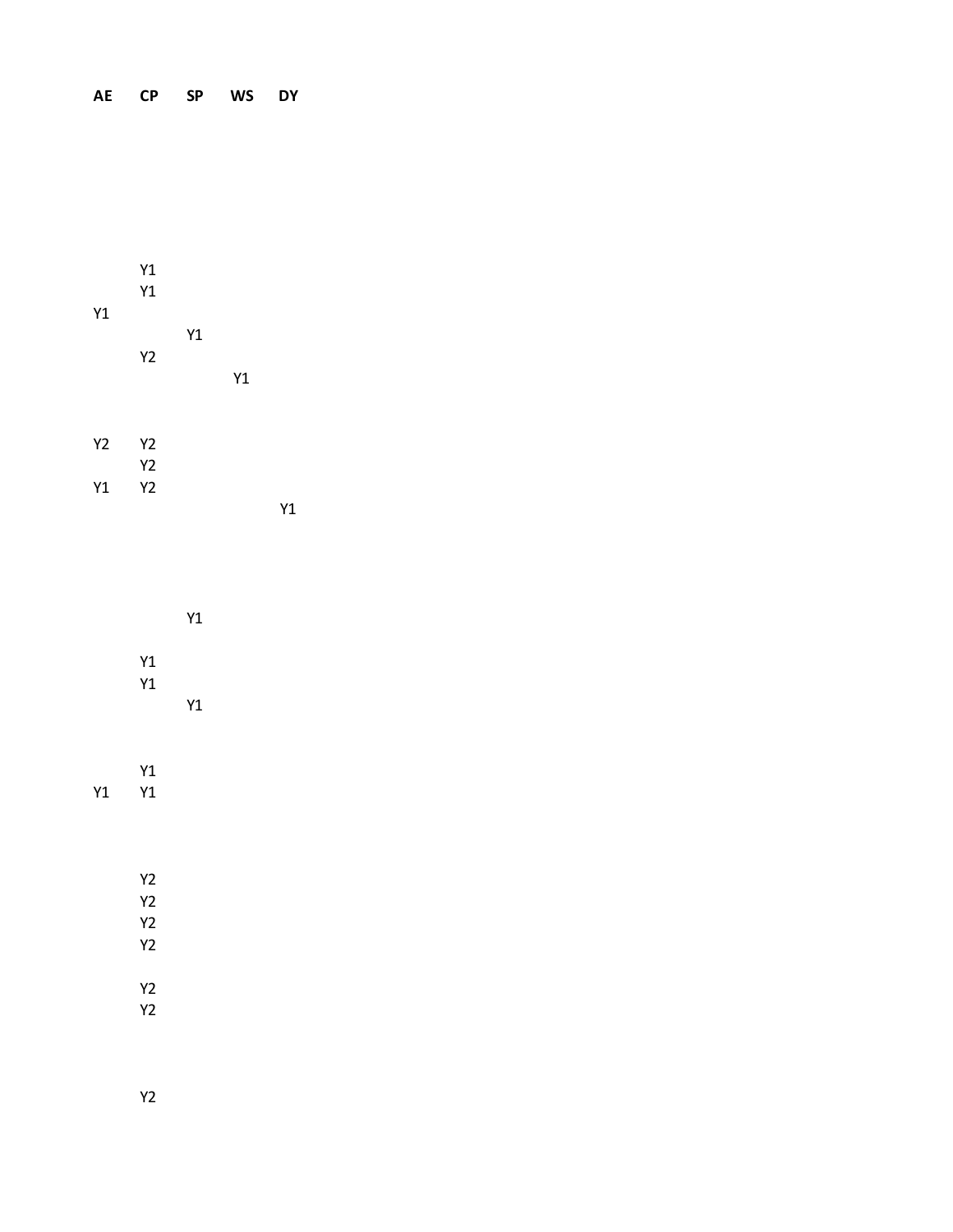|             | $\mathsf{Y1}$                    | Y1            |    |
|-------------|----------------------------------|---------------|----|
|             | $\ensuremath{\mathsf{Y2}}$<br>Y2 | $\mathsf{Y2}$ |    |
|             | Y1                               | $\mathsf{Y2}$ |    |
|             | $\mathsf{Y2}$                    |               |    |
| $\verb Y1 $ | <b>Y2</b>                        |               | Y2 |
|             |                                  |               | Y1 |
|             | $\verb Y1 $                      | Y1            |    |
| Y1          |                                  |               | Y1 |

| Y1<br><b>Y2</b> | Y2<br>Y1 |    |  |
|-----------------|----------|----|--|
|                 | Y2       | Y1 |  |
|                 |          |    |  |

Y1

| Y2 |    |
|----|----|
| Y2 | Υ1 |

Y1

Y2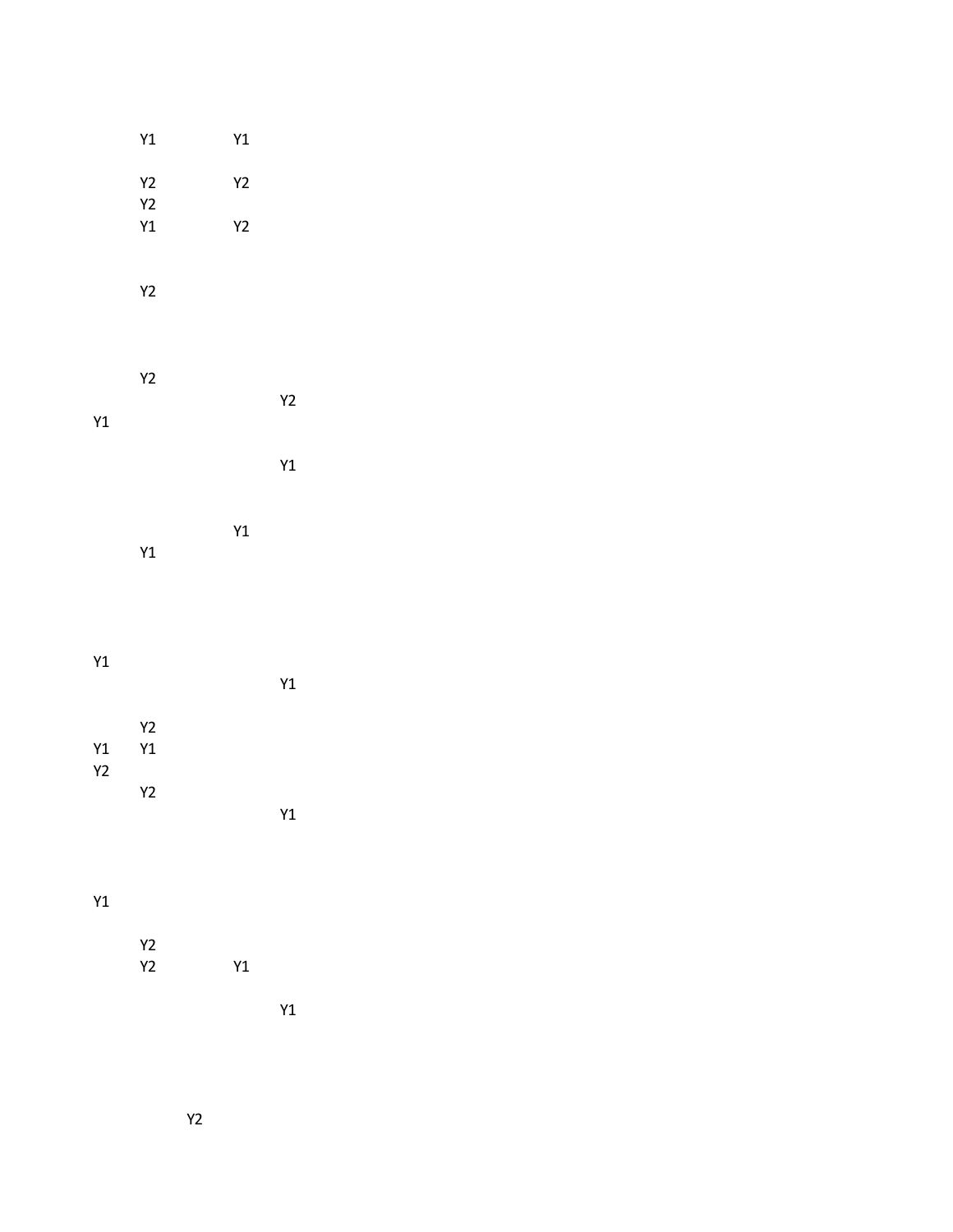| Y1 | Y1 |    |    |  |
|----|----|----|----|--|
| Y1 |    |    | Y1 |  |
|    | Y1 | Y1 |    |  |
| Y1 |    |    | Y1 |  |
|    | Y1 |    |    |  |
| Y1 |    |    |    |  |
| Y1 | Y1 |    |    |  |
|    |    |    |    |  |
|    |    |    |    |  |
|    | Y1 |    |    |  |
| Y1 |    |    |    |  |
| Y1 |    |    |    |  |
|    |    |    |    |  |

| Y1 | Y2 |  |
|----|----|--|
| Y1 |    |  |
| Y1 |    |  |
| Y1 |    |  |

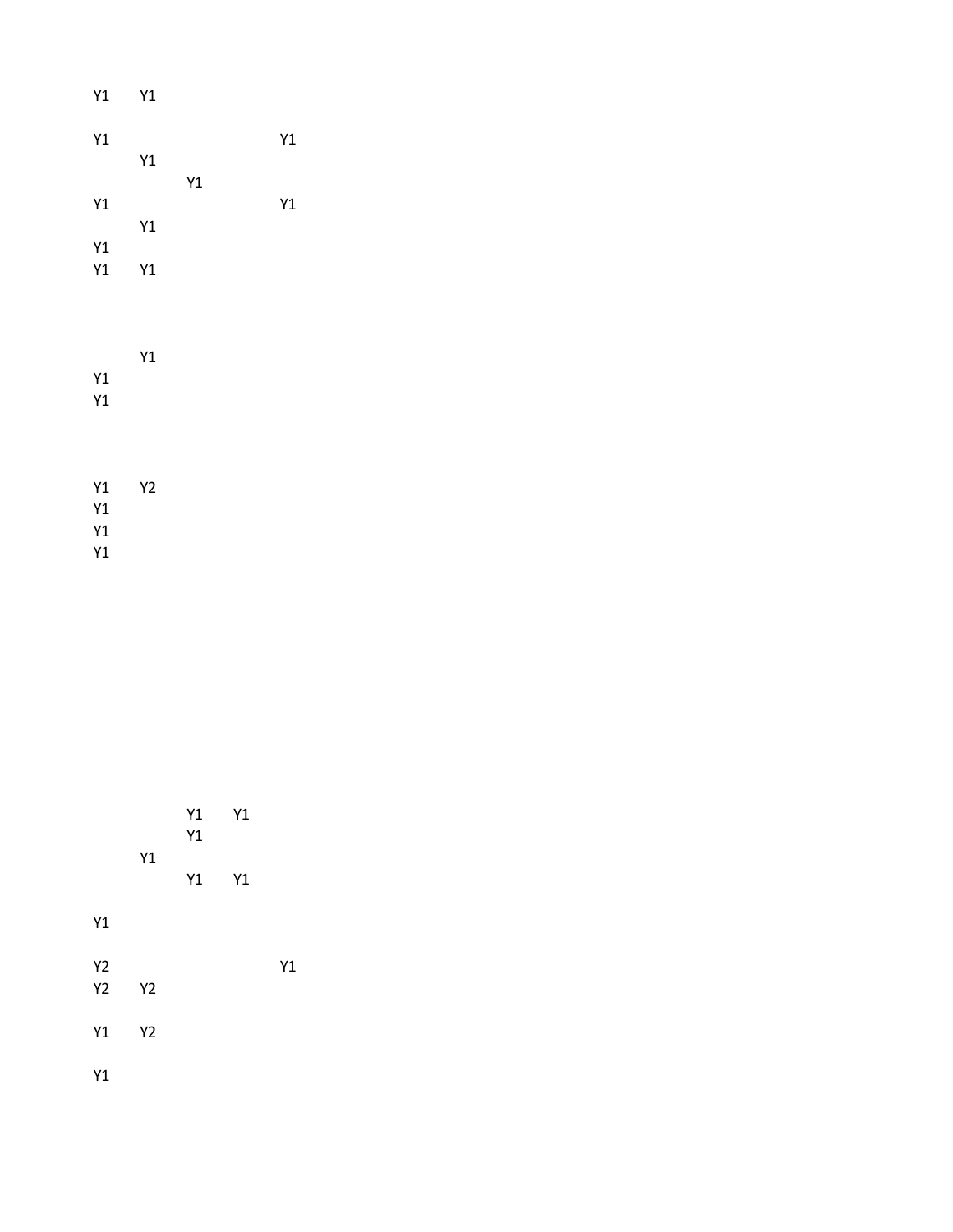Y1

Y1 Y1 Y1

Y1 Y1

Y2 Y2

Y2

Y1

Y2

Y2 Y2 Y2 Y2

Y1

Y2

Y2 Y2 Y2

Y1